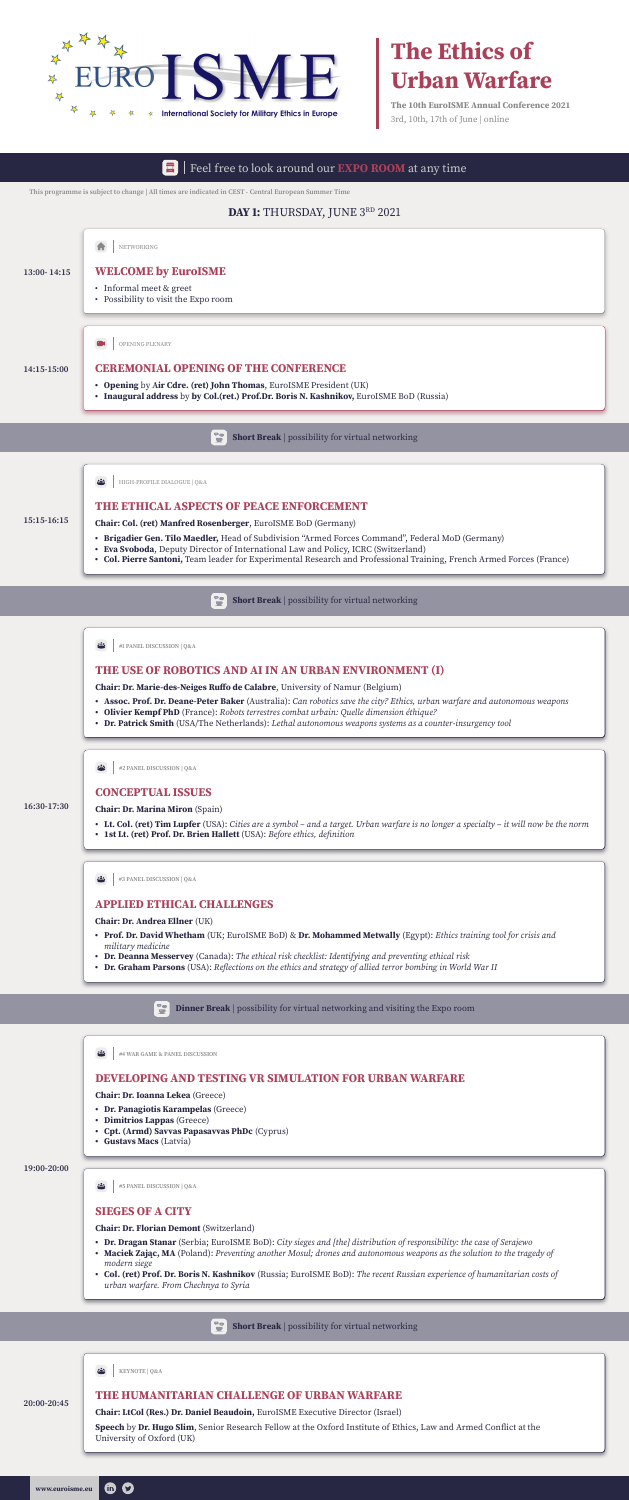O

**fin** 



# **The Ethics of Urban Warfare**

**The 10th EuroISME Annual Conference 2021** 3rd, 10th, 17th of June | online

# **DAY 2:** THURSDAY, JUNE 10TH 2021

 $\mathbf{P}$ **Short Break** | possibility for virtual networking

#### **14:00-15:00**

5 **Short Break** | possibility for virtual networking

**15:10-16:10**

**16:20-17:20**

5 **Short Break** | possibility for virtual networking

#### Feel free to look around our **EXPO ROOM** at any time 日

**19:15-20:15**

#### **17:30-18:20**

# **13:00-14:00**

#### **NARRATIVES AND URBAN WARFARE**

#### **ETHICAL CHALLENGES IN URBAN OPERATIONS**

#### **OPERATIONAL ISSUES, ETHICS AND IHL**

#### **(IM)MORAL BEHAVIOUR**

#### **NON-VIOLENCE AND NON-LETHAL STRUGGLE IN URBAN CONFLICT**

### **DEALING WITH TERRORISTS (II)**

#### **OPERATIONAL ISSUES BELOW THE THRESHOLD OF THE APPLICABILITY OF IHL**

#### **CONTEMPORARY IHL CHALLENGES: PROTECTING CIVILIANS AGAINST THE EFFECTS OF HOSTILITIES DURING URBAN WARFARE**

#### **DEALING WITH TERRORISTS (I)**

**Chair: Dr. Ted van Baarda,** EuroISME Executive Director (Netherlands)

**Speech** by **Major Jayson Geroux,** Urban Operations Instructor, Tactics School, Canadian Armed Forces (Canada)

#### **DISTINCTIONS BETWEEN URBAN WARFARE AND RURAL WARFARE**

- **Chair: Liezl Groenewald** (Republic of South Africa)
- **Capt. (ret) Dr. Tom Clonan** (Republic of Ireland): *Operation grapes of wrath a personal and ethical reflection*
- **Dr. Patrick Mileham** (UK): *Chaos and the battle of narratives in urban warfare?*
- **• Anastasia Ugleva PhD** (Russia): *The war in the post-truth era. Anti(trans)humanistic consequences of the digital and*

*information revolution*

**Chair: Capt. (ret) Dr. Tom Clonan** (Rep. of Ireland)

- **• Dr. Charles Knight** & **Dr. Seamus Miller** (Australia): *The ethics of eviction agents versus bombardment in urban warfare: context for the drone debate*
- **• Col. Oleg Gushchyn** (Ukraine): *Armed conflict and crisis in Ukraine: Impact, challenges and response*
- **• Maj. Hunter Cantrell** (USA): *Autonomous Weapons Systems and the Claim-rights of Innocents*

**Chair: Dr. Asta Maskaliūnaitė** (Estonia)

- **• Dr. Eva van Baarle** & **Marjon Blom-Terhell** (The Netherlands): *[The roof, the roof, the roof is on fire.] Moral standards and moral disengagement in military organisations*
- **• Grigorii Chasovskikh** (Russia): *The dynamics of changes in moral behaviour in urban military conflicts*
- **• Prof. Dr. Shannon French** (USA): *Should data decide who lives, who dies? The ethical deployment of AI/ML for discrimination in urban combat*

#### **THE USE OF ROBOTICS AND AI IN AN URBAN ENVIRONMENT (II)**

**Chair: Dr. Marina Miron** (Spain)

- **• Dr. Adam Henschke** (Australia): *Military ethics and smart cities: New issues for fighting wars well in urban environments*
- **• Col. Dr. David Barnes** (USA): *Operationalizing the AI stack: Working to formalize Army AI responsible design*

**#6 PANEL DISCUSSION | Q&A**  $\frac{1}{2}$ 

**Contract Contract Contract Contract #9 PANEL DISCUSSION | Q&A**

坐 **#11 PANEL DISCUSSION | Q&A**

 $\frac{1}{2}$ **#13 PANEL DISCUSSION | Q&A**

兴 **#14 PANEL DISCUSSION | Q&A**

譽 **#10 PANEL DISCUSSION | Q&A**

**Chair: Lt. Col. Evaggelia Kiosi** (Greece)

 $\frac{1}{2}$ **#15 ROUNDTABLE**

答 **#7 PANEL DISCUSSION | Q&A**

 $\frac{1}{2}$ **#8 PANEL DISCUSSION | Q&A**

> 72 **Short Break** | possibility for virtual networking

- **• Prof. Dr. Audrone Petrauskaite** (Lithuania): *Nonviolent Civil Resistance against Military Force: The Experience of Lithuania in 1991*
- **• Prof. Dr. Michael Gross** (Israel): *Non-violent resistance as a type of urban warfare*
- **• Capt. Nick Melgaard** (UK): *Non-lethal weapons in urban warfare*

77 **Dinner Break** | possibility for virtual networking and visiting the Expo room

**Chair: Prof. Dr. Ibanga Ikpe** (Botswana)

- **• Ian Fishback** (USA): *Urban counter-insurgency and interrogational torture*
- **• Dr. Stephen Hare** (Canada): *Ethics and means: innocents, terrorists and ethical torture*
- **• David William Mac Gillavry, Ph.D.** & **Lt. Col. Zdeněk Mikulka, Ph.D.** (Czech Republic): *(De-) Radicalisation as an emergent property; implications for prisoner of war internment*

**Chair: Dr. Dragan Stanar,** EuroISME BoD (Serbia)

- **• Prof. Dr. Ibanga Ikpe** (Botswana): *Ethics of urban warfare and the dynamics of a military surrender*
- **• Dr. Andrea Ellner** (UK): *Gendered ethics, urban warfare and occupation. Lessons for today from the Allied approach to Germany 1945-1955*
- **• Dr. Magdalena M. Baran** (Poland): *Reconciliation as a tool of ius post bellum*

# **INTERNATIONAL SURVEY OF MILITARY ETHICS AND IHL EDUCATORS: RESULTS FOR DISCUSSION AND FUTURE COLLABORATIONS**

**Chair: Dr. Deanna Messervey** (Canada) **Commentator: Ruben Stewart**, Military And Armed Group Advisor, ICRC (Switzerland)



- **Dr. George Wilkes** (UK)
- **• Dr. Magnus Lindén** (Sweden)

**Chair: Col. (ret) Prof. Dr. Boris N. Kashnikov** (Russia, EuroISME BoD)

- **• Maj. (ret). Abby Zeith,** Legal Advisor, ICRC (Australia): *Contemporary IHL challenges: Protecting civilians against the effects of hostilities during urban warfare*
- **• Col. (ret) Stephen Kilpatrick,** Unit for Relations with Arms Carriers, ICRC (Switzerland): *Reducing Civilian Harm in Urban Warfare – Guidance for Military Commanders*

**Chair: Prof.Dr. Jean-François Caron** (Kazachstan)

- **• Dr. Arseniy Kumankov** (Russia): *Why should we negotiate with terrorists?*
- **• Dr. Yvonne Chiu** (USA): *Contemporary terrorism and the ethic of cooperation in warfare*

**Chair: Dr. Mohammed Metwally** (Egypt)

- **• Col. Dr. James Cook** (USA): *The ethics of rural-urban warfare*
- **• Prof. Dr. Patricia Glazebrook** (USA): *The fate of the Banyamulenge in a world of failed humanitarian diplomacy*
- **• 1st Lt. (ret) Prof. Dr. Brien Hallett** (USA): *Urban warfare: Then Tét 1968 and now*

**KEYNOTE | Q&A**





**SPECIAL PANEL**

**This programme is subject to change | All times are indicated in CEST - Central European Summer Time**

# **12:00-13:00 INFORMAL MEET & GREET**

• Possibility to visit the Expo room

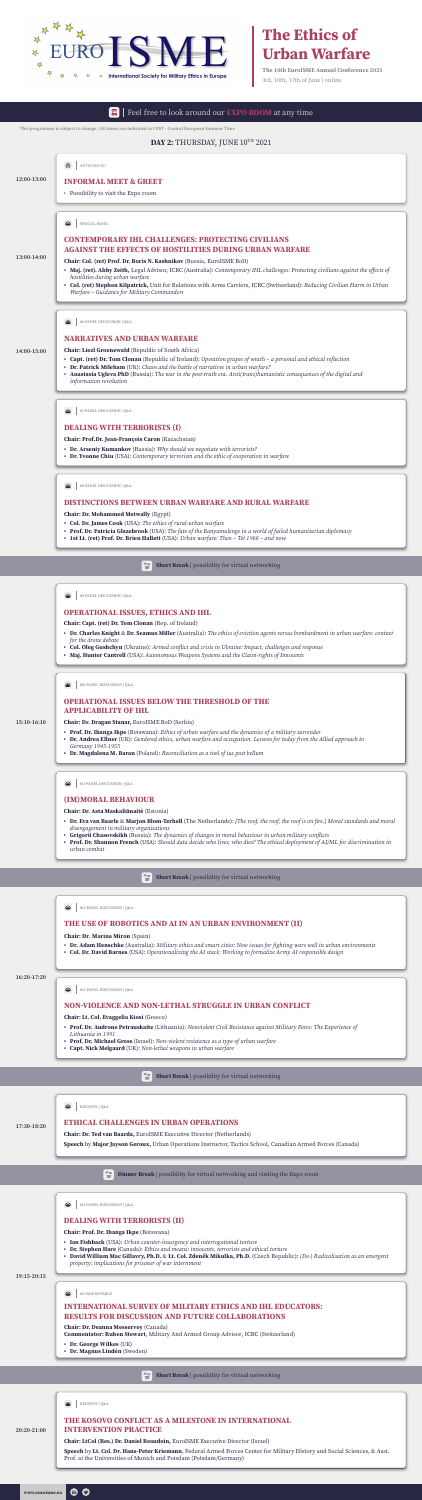



# **The Ethics of Urban Warfare**

**The 10th EuroISME Annual Conference 2021** 3rd, 10th, 17th of June | online

# **DAY 3:** THURSDAY, JUNE 17TH 2021

#### **15:30-16:30**

**16:45-18:30**

#### **ETHICS OF URBAN WARFARE: THE WAY FORWARD**

**Chair: Dr. Lonneke Peperkamp,** EuroISME BoD (Netherlands)

**• Col. Sven Lange** (Germany)

 $\bullet$ 

 $\mathbf{m}$ 

#### Feel free to look around our **EXPO ROOM** at any time 日

- Representative from Doctors without Borders Humanitarian perspective (Netherlands)
- **• Maj. Gen. Dr. (ret) Juan Moliner Gonzalez** (Spain)

**Closing comments and announcement of the next conference venue**  By **Air Cdre. John Thomas,** President of EuroISME (UK)







**COFFEE ROOM** | Final Opportunity for Networking & Goodbyes

#### CLOSING PLENARY

#### **ETHICS AND THE LAWS OF WAR (II)**

# **MILITARY MEDICAL ETHICS – PEDAGOGICAL TOOL**

#### **THE JUSTIFICATION AND COST OF WAR**

 $\rightarrow$ **#19 WORKSHOP**



**Chair: Dr. Arseniy Kumankov** (Russia)

- **• Dr. Emmanuel Goffi** (France): *The moral contest in urban warfare*
- **• Yulia Koreshkova** (Russia): *R2P: The ethical doctrine of the unethical military intervention*
- **• Dr. Florian Demont** (Switzerland): *Virtues of the smallest gang: A contribution to the military ethics of urban warfare*

**Chair: Dr. Daniel Messelken** (Switzerland)

- **• Prof. Dr. David Whetham,** EuroISME BoD (UK)
- **• Prof. Dr. Martin Bricknell** (UK)
- **• Dr. Marina Miron** (Spain/UK)



**Chair: Rev. Capt. Ken Matende** (Canada)

- **• Dr. Veronika Bock** (Germany): *The current debate on nuclear deterrence: Between Catholic peace ethics and security policy*
- **• Dr. Mihaly Boda** (Hungary): *The Hungarian just war theory based on the idea of the Holy Crown*
- **• Dr. Ned Dobos** (Australia): *The moral cost of the military*





**This programme is subject to change | All times are indicated in CEST - Central European Summer Time**